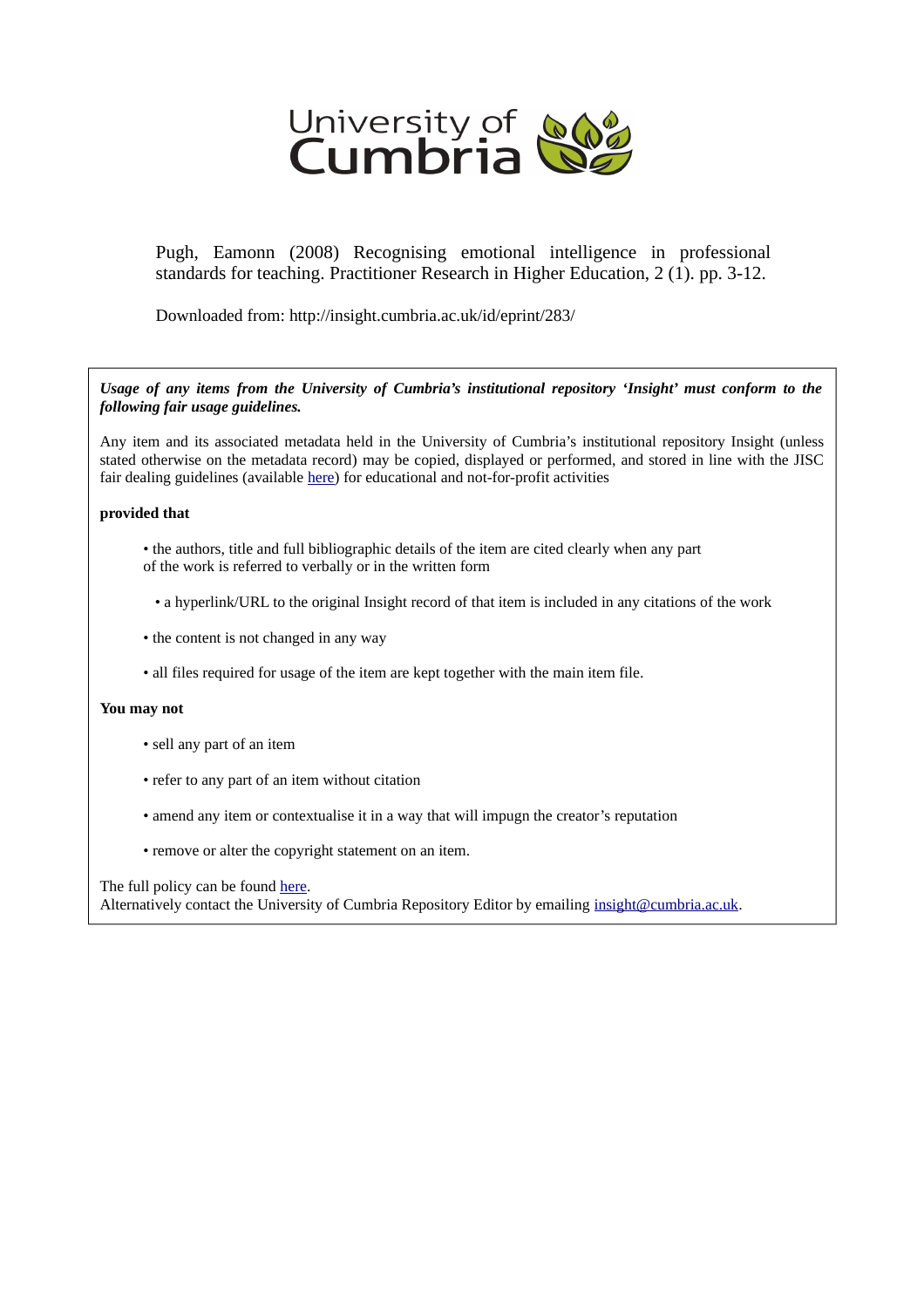# **Recognising emotional intelligence in professional standards for teaching**

Practitioner Research in Higher Education Copyright © 2008 University of Cumbria Vol 2 (1): page 3-12

If emotionally intelligent teaching isn't on our standards agenda, is our ladder leaning against the wrong wall?

Eamonn Victor Pugh University of Cumbria eamonn.pugh@cumbria.ac.uk

# **Abstract**

A project conducted in a primary school explored the hypothesis that student teachers could reflect upon feedback to improve their use of emotional intelligence in the classroom, thereby making consequent improvements to their teaching as defined by the required professional teaching standards. The small body of literature on the emotional intelligence of teaching is reviewed, informing a definition of the term 'emotional intelligence' and the project's research methodology.

Four student teachers and their teacher mentors participated with a teacher educator to provide two data sets – joint lesson observations records and semi-structured interviews. The joint observations were conducted with the teacher educator, using an observational checklist based on an emotional intelligence competencies framework, and the mentor, assessing demonstration of the required professional standards. Two lessons per student were observed with a four week interval. Shortly after the second observation, student teachers and mentors were interviewed in peer pairs. The outcomes show linked improvements in terms of emotional intelligence and the professional standards, with the mentor and student teacher participants confirming the value and relevance of assessment through an emotional intelligence filter. The findings have implications for emergent and established teachers in school and higher education settings. They call for a learning community to share good practice and support each other's development through observation, discussion and modelling of emotionally-intelligent teaching and conduct.

The study concludes that higher education programmes and partner schools would benefit from time, curriculum provision and government agency support to recognise, reflect upon and develop emotional intelligence in teaching.

# **Introduction**

Successful teaching requires not just subject knowledge and appropriate teaching methods, but also affective skills. Broadly speaking, we know this as a combination of thinking and feeling or of head and heart. Since the discovery of Daniel Goleman's zeitgeist book (Goleman, 1995) a decade ago, I've known those skills as 'emotional intelligence'. I've reflected on them in myself, and observed them in others. Most recently I chose to study the significance of emotional intelligence in student teacher performance and learning.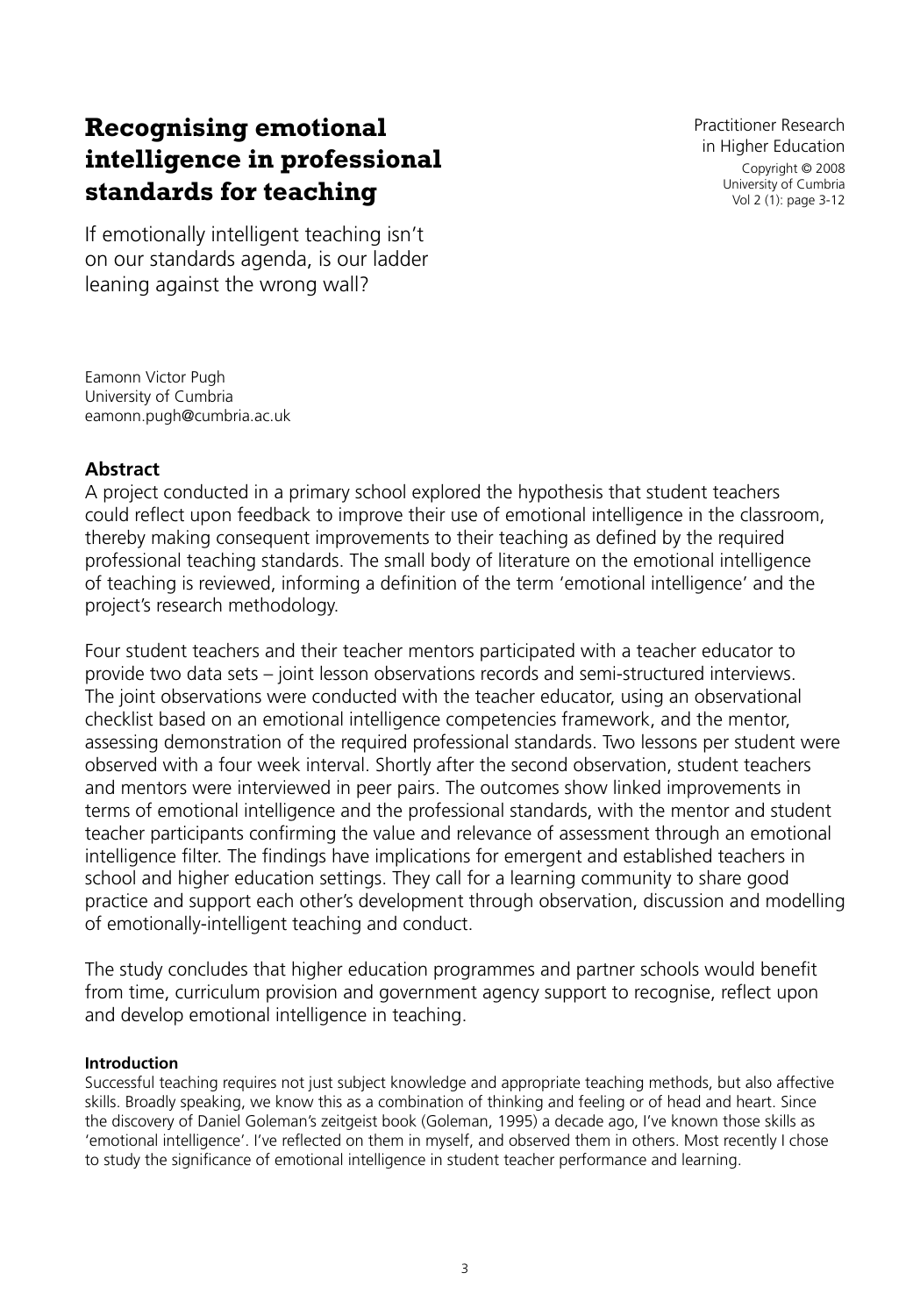In this paper, for the sake of clarity, I refer to the school teachers who support the student teachers during work placements as 'mentor'.

#### **Literature review and theoretical framework**

Understanding of emotional intelligence has broadly fallen into one of two camps: a broad concept linking emotions, personal and social capabilities into an ability to cope with one's environment (Bar-On; 2000) or more closely-defined processing skills to identify, relate to and manage emotions in oneself and others (Mayer, Salovey and Caruso, 2004). Psychologists Jack Mayer and Peter Salovey coined the term emotional intelligence, presenting an emotional intelligence capabilities model (Mayer and Salovey, 1989) which Daniel Goleman, who subsequently popularised the term, has presented as a more detailed Emotional Competence Inventory (Goleman, McKie and Boyzatis, 2002).

My understanding is within the latter camp, informed by other sources, most notably Howard Gardner's theory of multiple intelligences (Gardner, 1993). It is summarised by a simple matrix framework (Table 1) .

|                                  | <b>PERSONAL</b><br>(OR INTRAPERSONAL)    | <b>SOCIAL</b><br>(OR INTERPERSONAL)                     |
|----------------------------------|------------------------------------------|---------------------------------------------------------|
| Awareness of feelings            | Recognising our own feelings             | Recognising the feelings of<br>others                   |
| Behavioural response to feelings | Managing our own feelings<br>effectively | Action that takes account of the<br>feelings of others. |

**Table 1** Emotional intelligence: a theoretical framework

My subsequent definition of emotional intelligence is simply—*Tuning into emotions and taking appropriate action.* Though I recognise the colloquialism 'tuning into' is likely to make pedants wince, this contraction of Geetu Orme's definition (2001) appeals because it is likely to have currency with teachers in England.

The bulk of research on emotional intelligence has focused on leadership, where it finds a commercial market (for example, Cherniss and Goleman, 2001). There has long been a recognition that teachers experience a wide range of positive and negative emotions while teaching and interacting with pupils (Hargreaves, 1998). But emphasis on emotional problems, such as dealing with teacher anger or anxiety, has helped retain a traditional caution towards the subject (Sutton & Wheatley 2003).

However, effective schools are becoming affective schools. *Every Child Matters* (DfES, 2004) places pupil emotional wellbeing as a central concern and studies reveal the benefits to pupils when emotional intelligence is integrated into the school curriculum (eg Qualter, Whiteley, Hutchinson & Pope, 2007). Working on pupils' emotional intelligence could also be seen as an economic and political function to produce emotionally-aware consumers (Hartley, 2003).

Whatever the driving force, schools and supportive local authorities will need to address the part that teachers play in the process though little research has been published on the development of teachers' own emotional intelligence. Notable exceptions are Alan Mortiboys' excellent guidebook to support FE and HE lecturers wishing to develop their own emotional intelligence (Mortiboys, 2005) and Brian Dwyer's model incorporating understanding of emotional intelligence alongside brain-based learning, multiple intelligences and personal reflection (Dwyer, 2000).

A dearth of work on emotional intelligence in teacher education is recognised by educationalists (for example, Tickle, 1991; Hayes, 2003; O'Hanlon, 2005) and starkly stated in Sutton and Wheatley's review:

*Researchers know surprisingly little about the role of emotions in learning to teach, how teachers' emotional experiences relate to their teaching practices, and how the sociocultural context of teaching interacts with teachers' emotions. Researchers also know little about how teachers regulate their emotions.*

(Sutton and Wheatley, 2003:328)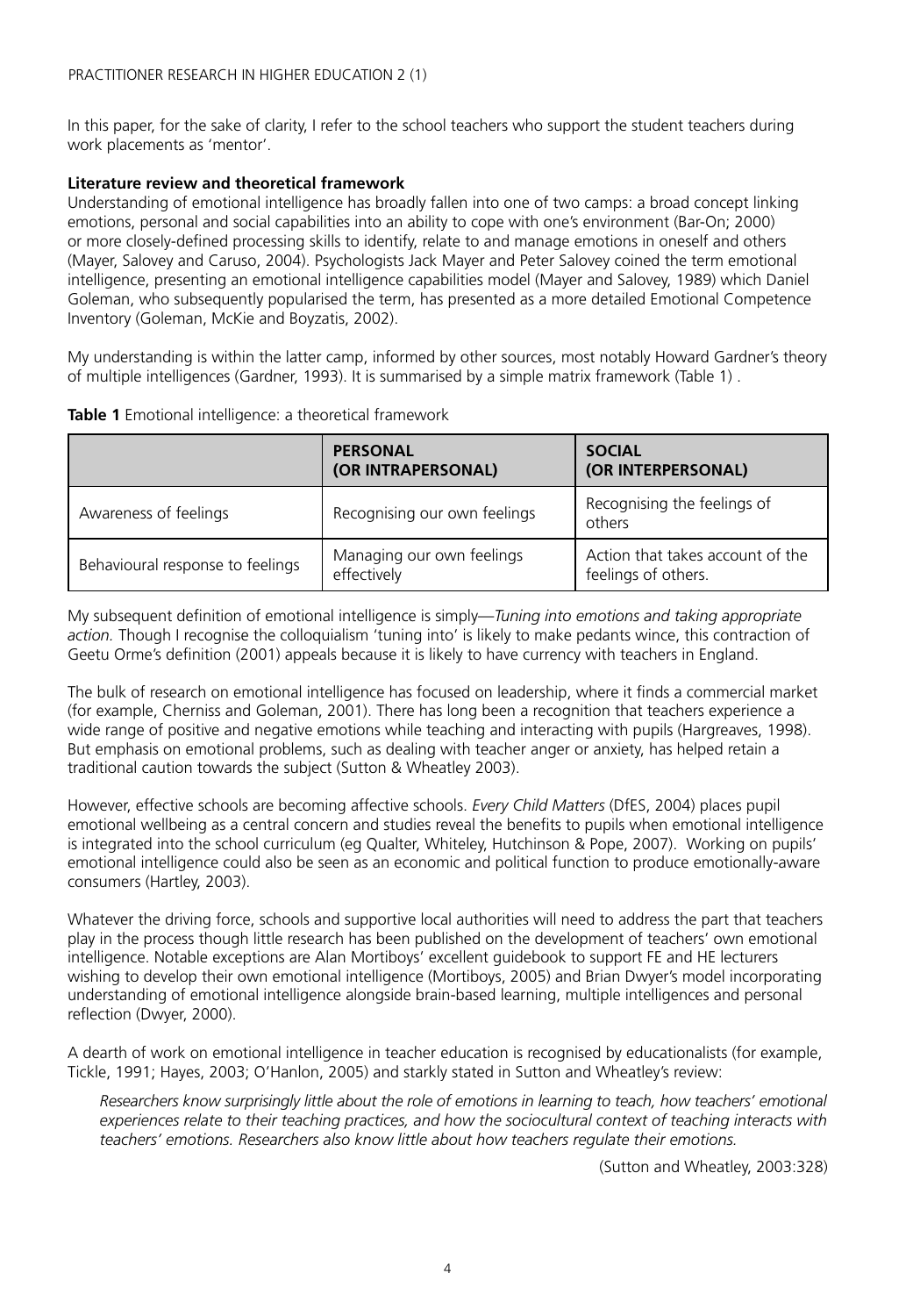Perhaps there is little guidance to successful ways to support emotionally-intelligent teaching because the concept is viewed with scepticism as well as caution. Emotional intelligence is a commonly known term, but has been diversely defined, overlapping the study of feelings, behaviour, brain function or psychology (McIntosh, 2004). One study, rejecting its claim to be a scientifically-measurable construct, labelled it 'old wine in a new bottle' with little to add to existing knowledge (Matthews et al, 2002).

Nevertheless, this critical report also concluded that observing behavioural response in emotional interpersonal situations is a valid way to assess proceduralised knowledge. So an observer with experience of the context (a classroom, in this case) could confidently assess emotional intelligence in action by reading underlying feelings and observing the subject's behaviours (see Table 1). This argument, however, hinges on the assertion (Orme, 2001) that all observers have the ability to notice emotions.

#### **Research focus**

So, while Sutton and Wheatley (2003) identified glaring gaps in knowledge about emotions in teaching, it was the almost incidental findings of Matthews (2002), together with Orme's assertion (2001), that shaped my first premise – that valid and reliable formative assessment of student teacher emotional intelligence could be made in the interpersonal environment of a classroom. It was to be tested with this question:

• could a teacher educator give student teachers valid feedback on their emotional intelligence?

Secondly, as a practitioner seeking improvement for others as well as myself, I was to test a proposal that sharing these assessments with student teachers would result in reflection on the feedback and 'raising their game' in terms of emotional intelligence. So,

• would their reflection on this feedback lead to better classroom use of emotional intelligence?

The third supposition was that such improvement would result in better teaching as defined by the professional standards required for the award of Qualified Teacher Status (QTS).

• If emotional intelligence improves, does this lead to improved teaching performance?

#### **Methodology**

Within my HE teacher educator role, I serve as link tutor, a role providing teacher mentors and the student teachers themselves with support from the programme institution during placements. This includes moderating assessments of mentors who, on a final placement, make summative judgements on whether the students meet the professional standards for the award of QTS. Consequently, I conducted this practitioner research as link tutor, collecting data within one primary school with eight participants— four student teachers and their four mentors. The project was undertaken with a qualitative and interpretivist approach by means of a focused sample and a methodology manageable within time and resources constraints of my normal link tutor visits to student teachers in school.

Seeking this insight into the sensitive area of student teacher feelings and behaviours had ethical implications. All prospective participants were given a brief description of emotional intelligence and of my methodology. They had written assurances of their right to withdraw at any stage and of anonymity in reporting or publishing the project. Four of the six student teacher/mentor pairs made the informed choice to participate.

Nevertheless, it was inevitable that the student perception of the power relations would be different from my own. I accepted that the student teachers may not share my view of us all being co-learners in this research and that, at interview, they may express the views they thought I wished to hear. However this risk of invalidation was countered by data triangulation, as I explain below, and by holding the interviews when the placement reports and grades had already been shared with the student teachers i.e. when the mentors and myself no longer held such possible leverage over the student teachers.

Observational data was essential; assessment of one person's emotional intelligence by another requires the behavioural evidence of what the subject says, does or shows (Goleman, 1995). Reliability was assisted by using an emotional intelligence observation record sheet assessing emotional competencies, adapted from Mortiboys' self-assessment proforma for higher education lecturers (Mortiboys, 2002: 23). It added flesh to the bones of the theoretical framework (Table 1) by listing behaviours indicative of student teacher awareness and response to their own feelings and those of their pupils; actions such as *eye contact, facial expression,*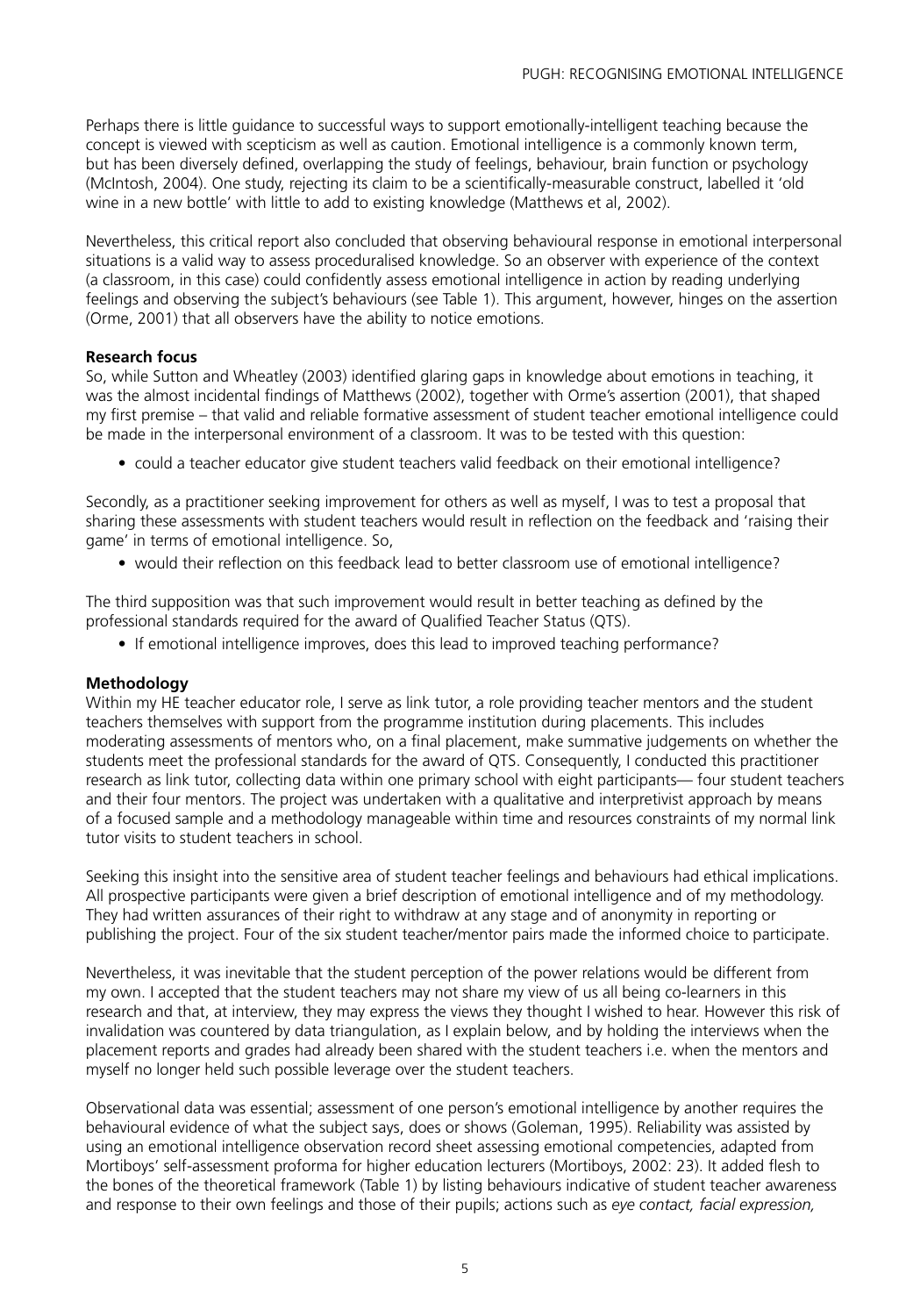**Figure 1** Emotional Intelligence lesson observation proforma: example from 1st set of observations

| This feedback should be read alongside any feedback using the QTS standard criteria<br><b>Student Teacher-XXXXXX</b><br>Class-Y2 (26 pupils)<br>Subject-Science<br>Date—XXXX                                                                                                                                                                      |                                                                                       |                                                      |                                                                                        |          |           |       |  |  |
|---------------------------------------------------------------------------------------------------------------------------------------------------------------------------------------------------------------------------------------------------------------------------------------------------------------------------------------------------|---------------------------------------------------------------------------------------|------------------------------------------------------|----------------------------------------------------------------------------------------|----------|-----------|-------|--|--|
| Use of non-verbal communication – maintained throughout lesson.                                                                                                                                                                                                                                                                                   |                                                                                       |                                                      |                                                                                        |          |           |       |  |  |
| Eye contact<br>Good on 1 to 1; develop shifting eye<br>contact amongst pupils                                                                                                                                                                                                                                                                     | Gesture<br>Some use to aid explanations                                               | <b>Voice intonation</b><br>Some, within narrow range |                                                                                        |          |           |       |  |  |
| <b>Facial expression</b><br>Initially hard faced, but softened! Then<br>smile registered relaxation; developed<br>to show range of positive feelings                                                                                                                                                                                              | <b>Humour</b><br>Quite good; mainly reactive;<br>developed to initiate humour<br>more |                                                      | Voice volume<br>Quite good; loud enough<br>without being dominating or<br>intimidating |          |           |       |  |  |
| What responses were shown to the mood of the class?<br>Certainly recognised mood in anticipating that pupils were sluggish about 'work'. However, you<br>acknowledged this to them, without acting positively to change the mood.                                                                                                                 |                                                                                       |                                                      |                                                                                        |          |           |       |  |  |
| Example of student giving pupils a chance to voice their feelings as well as thoughts?<br>Unfortunate message, three times, that you 'didn't want anyone bothering you'. Unintentional, I'm sure<br>might have been better phrased to emphasise time needed with investigation group.                                                             |                                                                                       |                                                      |                                                                                        |          |           |       |  |  |
| Example of response to the feelings of any pupil. No examples noticed.                                                                                                                                                                                                                                                                            |                                                                                       |                                                      |                                                                                        |          |           |       |  |  |
| Student response to show that she fully listened and understood what pupils said.<br>Some examples of affirming - nodding, "Ah-huh". Some examples of interrupting before child finished<br>talking; also rhetorical questions that didn't really seek a response ("Isn't that right? - Yes").                                                    |                                                                                       |                                                      |                                                                                        |          |           |       |  |  |
| Response to pupils' non-verbal communication (above categories)<br>You noticed XXXX pulling a face; reassured her with a smile and said "don't look so gutted; you'll get a<br>turn" [with investigation].                                                                                                                                        |                                                                                       |                                                      |                                                                                        |          |           |       |  |  |
| What feelings did she show to the pupils?<br>Interest (particularly one-to-one and with guided group), amusement, urgency, tension, impatience.                                                                                                                                                                                                   |                                                                                       |                                                      |                                                                                        |          |           |       |  |  |
| Behaviours that indicated anxiety or anger; any example of "emotional hijack"?<br>Just one incident - halting whole class, instructing them all to put hand up to get their attention, then<br>rebuking them while they sat with hands up. Did you think which pupils were off-task, why and what<br>were your choices of response before acting? |                                                                                       |                                                      |                                                                                        |          |           |       |  |  |
| Example of student apparently managing her own feelings. No examples noticed.                                                                                                                                                                                                                                                                     |                                                                                       |                                                      |                                                                                        |          |           |       |  |  |
| How many pupils had responses acknowledged in<br>manner that valued them? All pupil names used? Yes.                                                                                                                                                                                                                                              |                                                                                       | $1 - 3$                                              | 4-5                                                                                    | $7 - 10$ | $11 - 20$ | $20+$ |  |  |
| How often did she refer back later to individual<br><b>contributions?</b> Likely to develop as placement progresses                                                                                                                                                                                                                               |                                                                                       | 0                                                    | $1 - 2$                                                                                | 3-4      | $5 - 6$   | $7+$  |  |  |
| Evidence of any apparent prejudice towards particular pupils? No.                                                                                                                                                                                                                                                                                 |                                                                                       |                                                      |                                                                                        |          |           |       |  |  |
| End score: Success in creating positive emotional environment. (10 highest) 5                                                                                                                                                                                                                                                                     |                                                                                       |                                                      |                                                                                        |          |           |       |  |  |
| Students Emotional Intelligence strength(s).<br>Conscientiousness (willingness to work hard, preparation, etc), Service orientation - focused on children's<br>learning. Some empathy - picking up pupil moods.                                                                                                                                   |                                                                                       |                                                      |                                                                                        |          |           |       |  |  |
| Student's El area(s) for development.<br>Self-control (when anxious or irritated), being a change catalyst - evaluate, assess and be prepared to<br>change approach & activities). More empathy - listening closely, more upbeat communication (modelling<br>positive feelings towards learning and pupils).                                      |                                                                                       |                                                      |                                                                                        |          |           |       |  |  |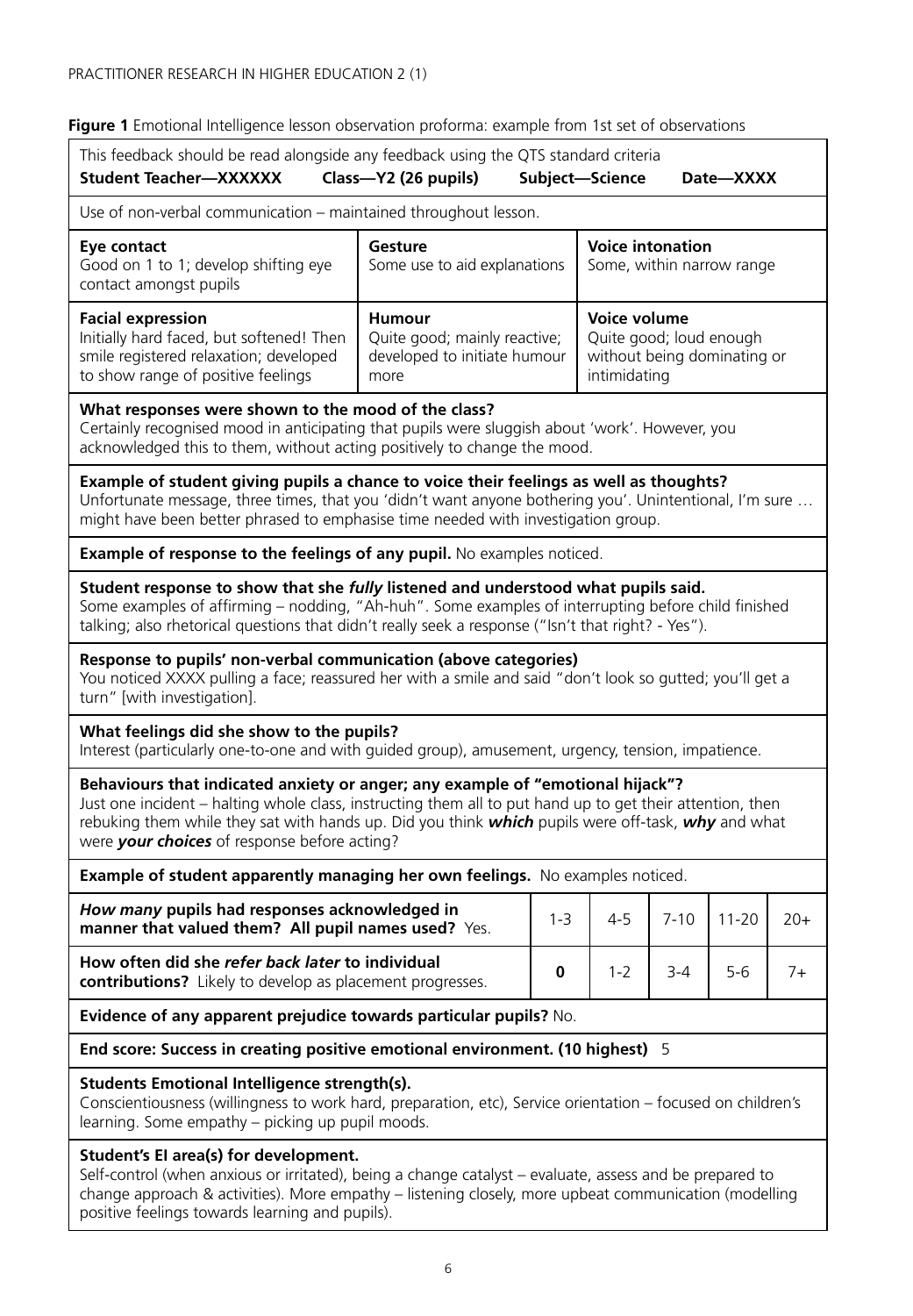voice tone/volume, response to the moods of pupils, depth of listening to pupils and incidents of 'emotional hijacking' – the 'fight or flight' reaction where we act on impulse without thinking (Goleman, 1995).

Each student received two full lesson observations and subsequent written feedback, the second observation four weeks after the first. The purpose was to consider the effect of the first feedback upon the student's level of emotional intelligence in the next observed lesson.

This data-collection method alone would not ensure validity, relying on the claim that as an observer, I could 'read' the emotional awareness by the student teachers that prompts behavioural response. I could not assume an understanding that went beyond behaviour to the underlying feelings and decision processes that governed their teaching behaviours. Nor could I rely entirely upon them sharing their thoughts and feelings openly at interview.

So the observational data was triangulated with semi-structured interviews with the student teachers, audio-taped semi-structured and transcribed discussions building on the observational data to shape a socially-constructed understanding. They drew out recollections of student feelings and reactions during the observed lessons (prompted by the written feedback sheets they received after the observations) and their subsequent views about the value of formative assessment of student emotional intelligence.

I interviewed the students in pairs to allow participants to react to and draw comparisons with what others said. Nevertheless, opportunity was also given within the interview for individual depth of response, recognising that each would construct differently the 'emotional knowledge' stemming from how a teacher feels (Zembylas, 2005: 67), particularly about relationships in the complex context of a classroom.

Further triangulation was provided through the mentors. Firstly, the lesson observations were conducted jointly. While I assessed emotional intelligence, the mentor assessed the same teaching against the professional standards, which was the previously established approach to observations. This teamwork provided the student teachers with two written feedback proformas for each lesson, recording strengths, weaknesses and targets, based on our respective observation criteria. Comparison would show the level of correlation between emotional intelligence and general teaching performance.

The mentors were successful teachers with a wealth of experience which this level of participation was designed to utilise. They were also interviewed in pairs to share their perspectives on their own student teacher's development in terms of emotional intelligence and the professional standards, as well as to discuss the relationship between these two frameworks and possible developments in this area of research.

#### **Results**

#### **Did the teacher educator give student teachers valid feedback on their emotional intelligence?**

The student teachers accepted my emotional intelligence judgements and comments as fair and valid. The first observation was, however, uncomfortable for two of them, including one who instructed the whole class to stop work and put their hands up while she publicly rebuked an unnamed minority of pupils who were unnecessarily noisy. Had those student teachers been interviewed at that stage, they may not have been as rationally reflective or, indeed, emotionally intelligent in their response to the feedback. In choosing not to lead the interviewees by asking the above question directly, my analysis coded the dialogue transcripts to sift implicit acceptance of the feedback. None challenged my interpretation and validity of the data was affirmed by comments such as *"I could feel it going wrong at an early point and I was mad at myself ".* 

The mentors all affirmed agreement with the emotional intelligence assessments and four fifths of the identified emotional intelligence strengths and weaknesses were closely related to the mentors' own assessments. As one said, "*It's interesting because a lot of emotional intelligence things overlapped with what I picked up through the normal lesson observation format".*

#### Did student teacher reflection on feedback lead to better classroom use of emotional intelligence?

Scored on a 1-10 scale for their ability to use emotional intelligence effectively in the class, two of the four students improved from 5 to 7.5 by their second observed lesson, one from 8 to 9 with the fourth scoring 7 in both lessons. These scores were an overview of the emotional competency assessments recorded on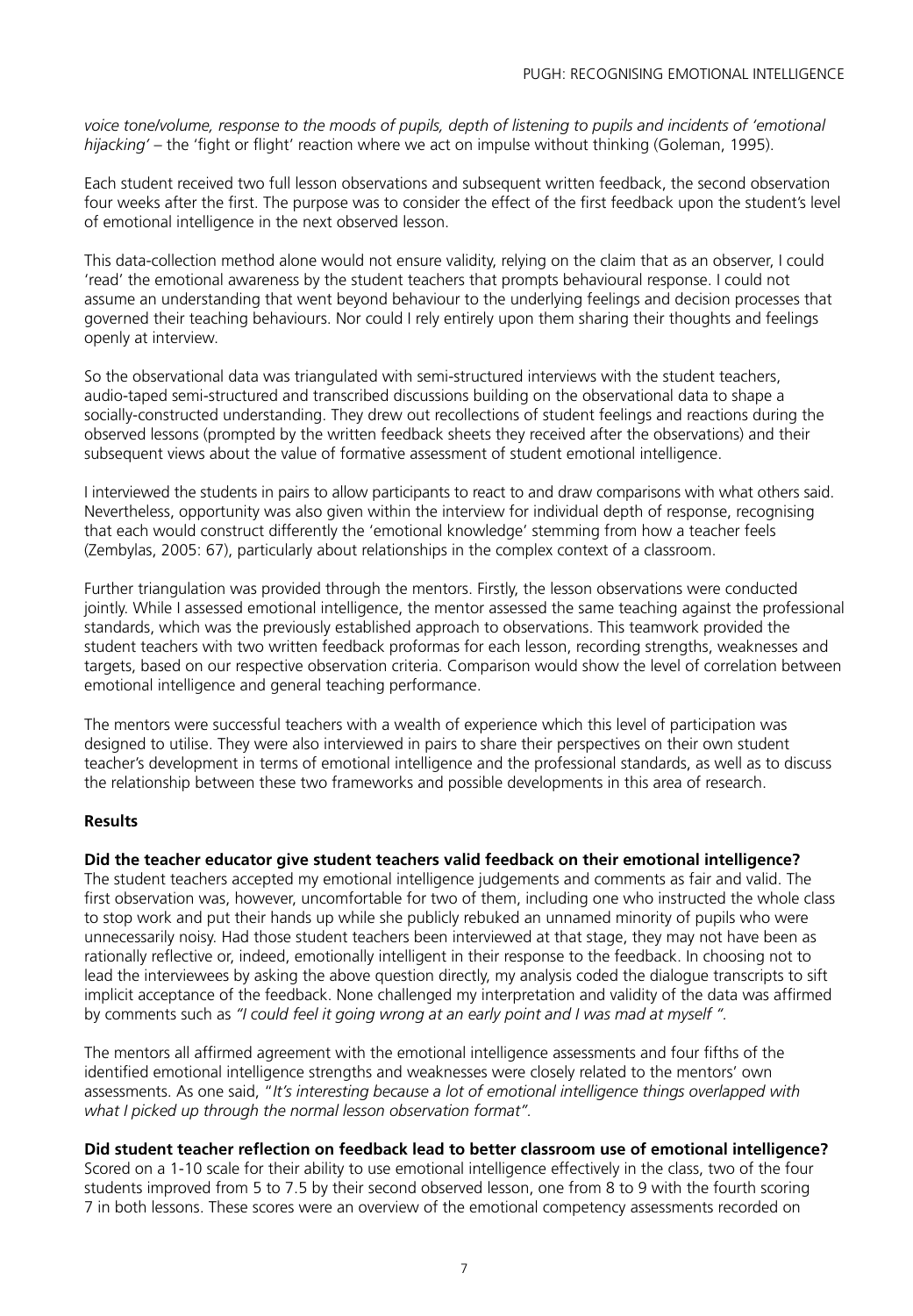the observation proformas (see Figure 1). Amongst these successes was a student teacher who showed greater control of her anxiety or irritation with any classroom noise, another who showed improved ability to empathise by listening closely to pupil contributions without interrupting, and one who responded with group activities that enabled collaborative learning when needing to build pupil teamwork in the class.

#### **Did this lead to improved teaching performance?**

Constructed from the proforma data, comparative tables of strengths and weaknesses showed improved emotional intelligence competencies corresponding closely to the professional standards that were identified and successfully addressed. One illustration is a student teacher whose emotional intelligence feedback advised her to respond to the class atmosphere and professional standards feedback set her a target of taking more control and leadership of the class. She reflected on both and, in showing more empathy with how the pupils were feeling, she was simultaneously more decisive in adjusting her planned delivery in response to the pupils during the lesson. When interviewed, the mentors were able to point to examples of how formative assessment of emotional intelligence had led to improved student teacher performance.

The mentors valued the specific feedback on emotional intelligence as an empowering tool, calling for it to be more explicitly recognised within the programme:

 *You do seem to forget that's the most important part of being a teacher really. But it all seems to be about subject knowledge and teaching techniques.*

 *Sorry... what is 'the most important part'?*

 *Interacting with the children. …all the things that seem to get lost. It was nice to refocus back in on that side of it because that's teaching really.*

This was mirrored in the student teacher dialogue. A typical reflection on the value and validity of the emotional intelligence focus was:

 *Yeah, if they looked at emotional intelligence as part of your observation... as well as your teaching, planning and all that...*

 *And it's not extra work for us is it?* 

 *No; it's us as teachers. I found, when my mentor was observing with you, some things crossed over. It shows that they are picked out when people are observing you. If that [the formative assessment process] was part of it, it'd be great.*

#### **Discussion**

The participants had enough faith to participate with little understanding of emotional intelligence. I made a judgement that the basic information I gave was an appropriate disclosure and that they would learn more through the first lesson observation feedback. This was a baseline measurement to test the research theory and the student teachers responded with improved practice.

Two of them took greater ownership of the emotional intelligence concept by proposing that they get feedback from their pupils. However, one less confident student felt threatened by the early part of the process:

If I'd had a bit more background knowledge, I'd have been a bit more relaxed and confident about what *you were actually going to observe. Being observed is nerve-wracking enough, but not knowing what you were looking for...*

If the emotional intelligence focus was adapted to impact on the achievements of student teachers with lower emotional intelligence starting points or less classroom experience (this was a final placement), they would need more than support. Formative assessment of their emotional intelligence while teaching would need to be placed in the context of other programme provision aimed at understanding and application of emotional intelligence.

There was also a good relationship between each student teacher and her mentor. When interviewed, these committed, confident mentors recognised their responsibility to model emotionally-intelligent teaching for their pupils and the student teachers. They were also working with students who were open and quite self-assured in embracing scrutiny of their emotions and responses. Others individuals or pairings may need more support.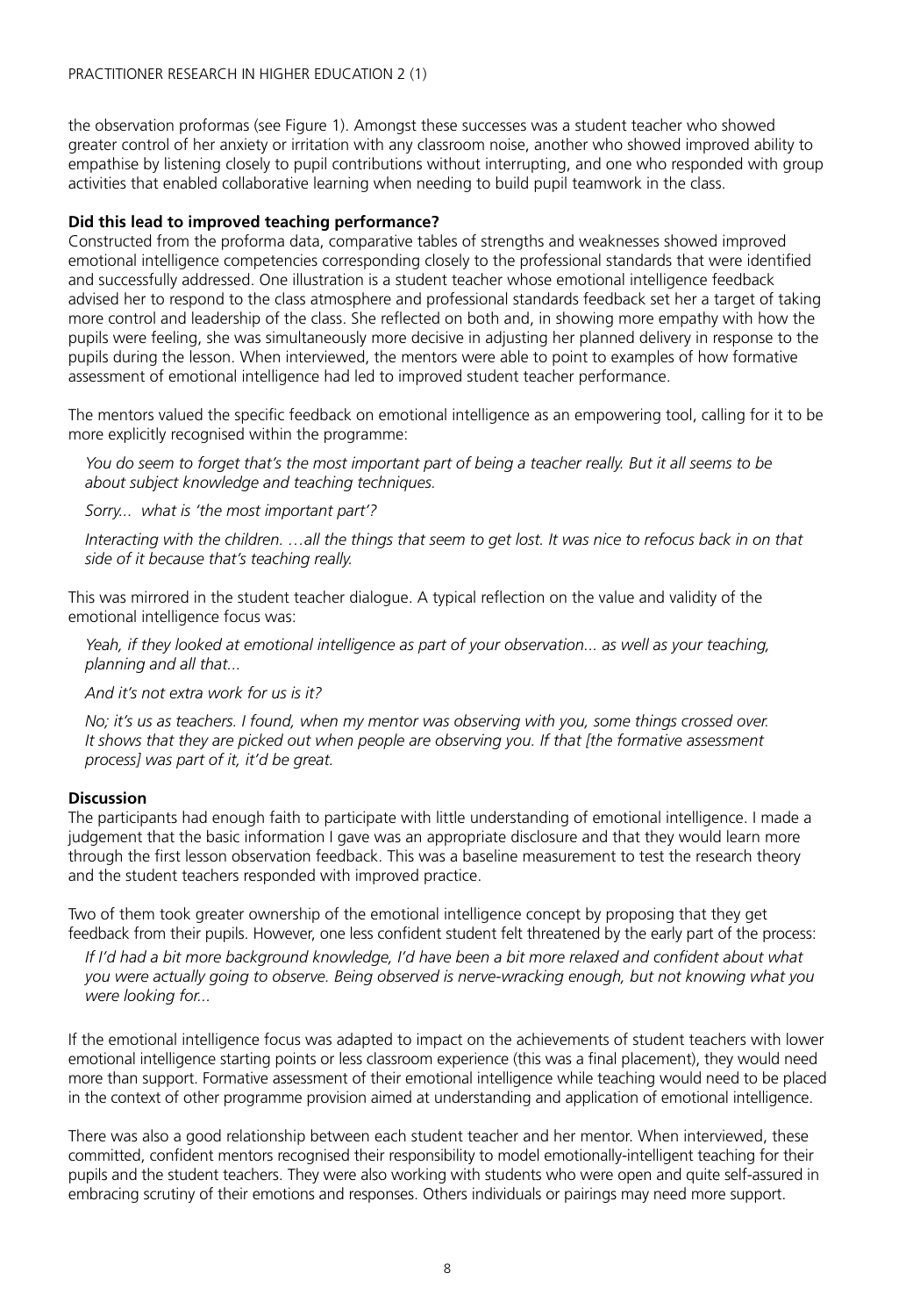Two mentors also flagged the importance of student teacher relationships, not only with the pupils, but with the mentor and all adults with whom they interact in the school. Student teachers have to deal not only with their own emotions and those of their pupils, but also those of their mentors, other teaching and support staff and, sometimes parents (Brackett M, Katulak N, 2007). The mentor/student teacher relationship, in particular, has to be a trusting one if both are to discuss emotional intelligence, show it in action and reflect honestly upon their strengths and weaknesses.

With all participants being female, other than myself, the gender issue inevitably arose:

*I think it links more to the nurturing side of somebody as a teacher, the way they really value and nurture children in the classroom. Maybe men are less … [sentence tailed away].*

I think the mentor speaking recognised the political incorrectness of her comment at that point, but it was legitimate to reflect on whether male student teachers demonstrate more, less or the same emotional intelligence levels. I informed her that test results (Bar-On, 2000) show no significant overall gender difference, with men scoring higher on personal competencies and women on social ones.

Kate Hawkey, in the context of teacher education, considered that learning about the impact of the emotions on learning may be useful for researchers, mentors and student teachers in raising self-awareness, but that *"it is not clear… that it would impact on the thinking or behaviour of either mentor or student"* (Hawley, 2006:141). This study provides evidence of such an impact.

While recognising that these findings may not be generalisable to all primary schools or all institutions providing teacher education, it does provide insights that might be applicable to similar contexts. If the methods were repeated, or adapted, with consenting participants using an emotional intelligence lens cross-referenced to the prevailing teaching standards, then similar success could be achieved

I nodded sympathetically as several of the mentors and student teachers asked why emotional intelligence wasn't addressed more explicitly through teacher education and continuous professional development. Table 2 (page 10) shows a mapping of emotional intelligence abilities against the most relevant professional teaching standards (though I acknowledge others may match them differently). Such an exercise could lead one to conclude that these abilities are already embedded in the standards. However, like the research participants, my view is that this vital part of teaching others needs to be explicitly recognised within such standards.

A recommendation from DFES-commissioned research had indeed urged support for the development of teachers' emotional and social competence and wellbeing by conducting an audit of current teacher training provision and *"working within the Ofsted inspection framework and criteria, both for schools and teacher education establishments"* (Weare and Gray, 2003). However, since that framework refers to the current professional standards, it would seem that the place for the emotional intelligence in teacher education to be overtly recognised, and thereby systematically addressed, is within those standards.

The study shows formative assessment of emotional intelligence in the classroom as a manageable and effective tool to raise student teacher performance. Government policy in Britain has placed schools as full partners in the education of teachers and we have seen a shift in emphasis from theory in teacher education to more 'learning by doing'. While having reservations and recognising that teaching can only become a Masters level profession if theory and practice inform each other, the acid test of teaching standards is indeed application of theory at the chalk face. Assessment of emotional intelligence cannot be solely reliant upon paper or online tests of emotional intelligence, such as Mayor and Salovey's MSCEIT (2004) or Bar-On's EQ-I (2000). Valuable though they would be for selection purposes – for ITE student teacher recruitment or teaching posts – they are primarily summative assessments without a context in which to assess procedural knowledge.

Alongside other means of supporting student teacher reflection on their emotional intelligence – such as reflective journals, placement tutorials or peer support – classroom assessment has latent power to transform our view of teacher development to one that knowingly engages and assesses feelings as well as actions.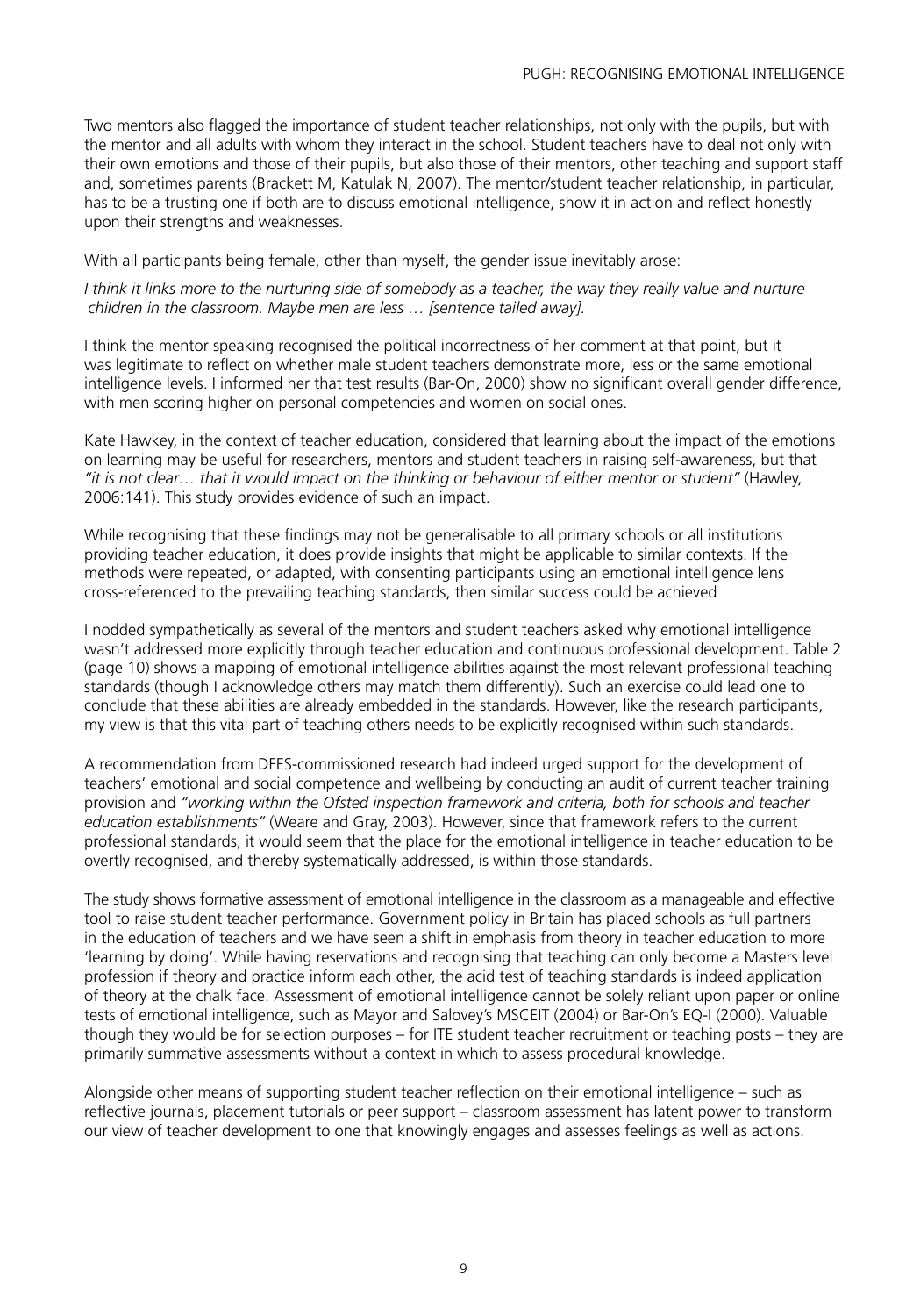| <b>EMOTIONAL INTELLIGENCE CAPABILITIES</b><br>(Mayer and Salovey, 1989)                                                                                                                                                            | <b>STANDARDS FOR AWARD OF QUALIFIED</b><br><b>TEACHER STATUS</b><br>(TDA, 2007)                                                                                                                                                                                                                                                                                                                                                                              |  |  |
|------------------------------------------------------------------------------------------------------------------------------------------------------------------------------------------------------------------------------------|--------------------------------------------------------------------------------------------------------------------------------------------------------------------------------------------------------------------------------------------------------------------------------------------------------------------------------------------------------------------------------------------------------------------------------------------------------------|--|--|
| <b>Self-awareness</b> Knowing one's internal states,<br>preferences, resources, intuitions<br>• Emotional self-awareness<br>• Accurate self-assessment<br>• Self-confidence                                                        | Q8 Have a creative and constructively critical<br>approach towards innovation, being prepared<br>to adapt their practice where benefits and<br>improvements are identified                                                                                                                                                                                                                                                                                   |  |  |
| <b>Self-Management</b> Managing ones' internal<br>states, impulses, and resources<br>• Emotional self-control • Transparency<br>• Optimism • Adaptability<br>• Achievement orientation • Initiative                                | Q2 Demonstrate the positive values, attitudes and<br>behaviour they expect from children and young<br>people<br>Q9 Act upon advice and feedback and be open to<br>coaching and mentoring                                                                                                                                                                                                                                                                     |  |  |
| <b>Social Awareness</b> Awareness of other's feelings,<br>needs, and concerns<br>• Empathy<br><b>Organizational awareness</b><br>• Service orientation                                                                             | <b>Q4</b> Communicate effectively with children, young<br>people, colleagues, parents and carers<br>Q5 Recognise and respect the contribution that<br>colleagues, parents and carers can make to the<br>development and wellbeing of children and young<br>people, and to raising their levels of attainment<br>Q21 (b) Know how to identify and support<br>children and young people affected by changes or<br>difficulties in their personal circumstances |  |  |
| <b>Relationship Management-Adeptness at</b><br>inducing desirable responses in others<br>Developing others • Change catalyst<br>Inspirational leadership . Influence<br><b>Conflict management</b><br>• Teamwork and collaboration | Q1 Establish fair, respectful, trusting, supportive<br>and constructive relationships with children and<br>young people<br>Q32 Work as a team member and identify<br>opportunities for working with colleagues, sharing<br>effective practice with them                                                                                                                                                                                                      |  |  |

#### **Conclusion**

As a practitioner researcher, my link tutoring is now more adaptive to the affective skills that students need; I am more reflective about the qualities of effective teaching and I have incorporated an emotional intelligence lens into my own peer review process (feedback from observation of my teaching). For the participants, this research project was a positive introduction to emotional intelligence in teaching that left them wanting more. From the forefront of growing research into emotional intelligence for pre-service and in-service teachers in the USA, Janet Kremenitzer argues:

Teacher preparation programs need to support teacher candidates by scaffolding the reflective abilities surrounding emotional intelligence and by providing sufficient time within the curriculum *to infuse this process.*

(Kremenitzer, 2005:7)

In the collaborative context of initial teacher education partnerships in Britain, our aspirations should indeed go beyond emergent teachers to a wider learning community in school and higher education settings, to professionals who will openly share existing good practice and support each other's development through, observation, discussion and modelling of emotionally-intelligent teaching.

The findings demonstrate the value of underpinning teacher education with a model of effective teaching which includes emotional intelligence at the core, as well as subject knowledge and teaching and learning methods. (Figure 2, page 11).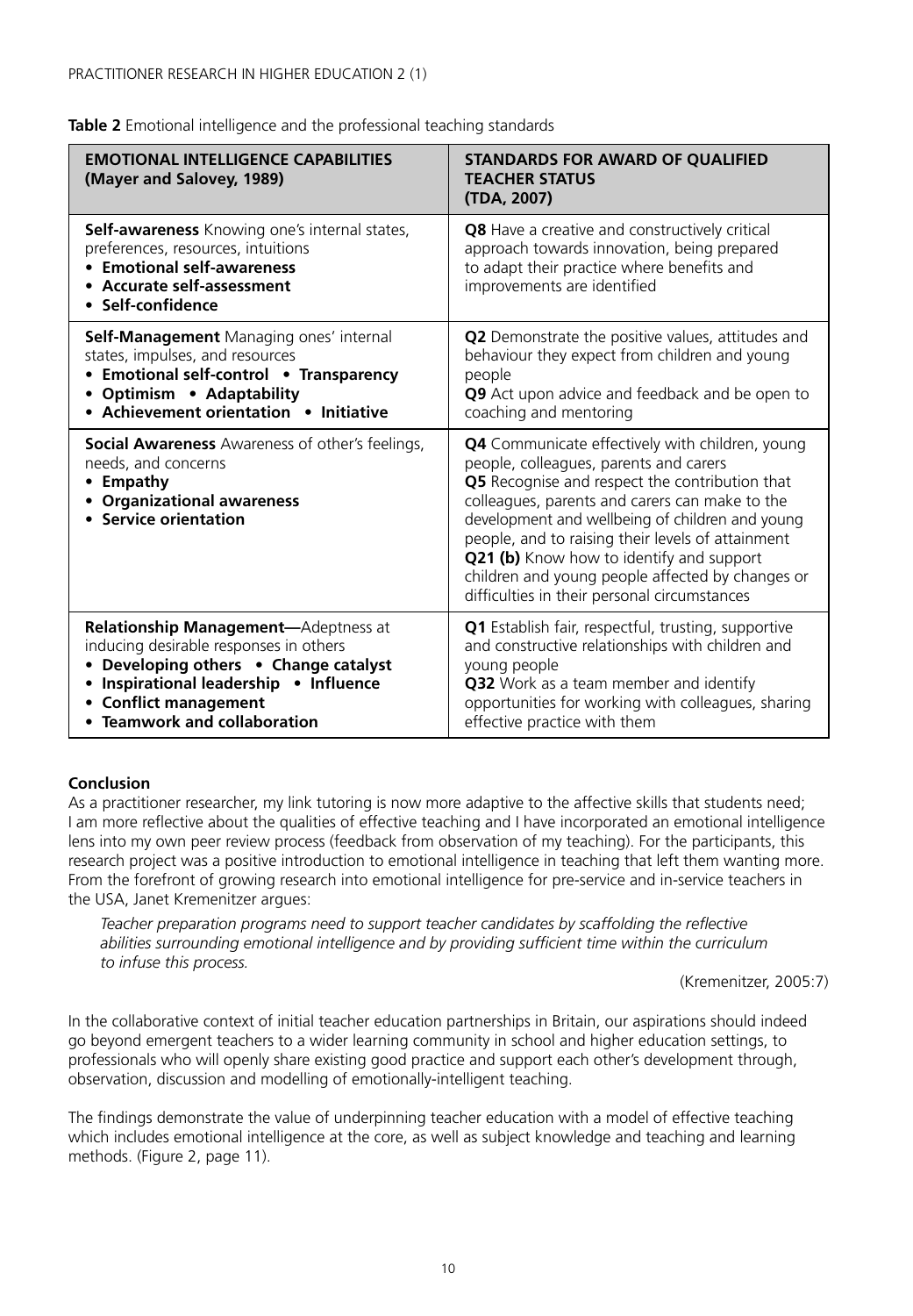**Figure 2**  Effective teaching (Mortiboys, A, 2005)



Emotional intelligence can be developed, is integral to effective teaching and is measurable. Yet key external drivers for teacher education in England; the professional teaching standards and the government inspection framework for initial teacher training, don't adequately recognise the impact of emotional intelligence on teaching standards. I suggest therefore that we are working with a flawed model for current and future generations of teachers. In recalling Stephen Covey's definitions of leadership as 'doing the right things' and management as 'doing things right', his analogy is of leadership determining whether the ladder is leaning against the right wall before management efficiently climbs up it (Covey, S, 1999). When we explicitly recognise emotional intelligence in teaching, our ladder will be leaning against the right wall for us to go on to assess and develop it.

#### **References**

Bar-On, R. (2000) *Emotional and social intelligence: Insights from the Emotional Quotient Inventory (EQ-i).* In R. Bar-On and J.D.A. Parker (Eds.), *Handbook of Emotional Intelligence.* San Francisco: Jossey-Bass.

Bracket, M. A., & Katulak, N. A. (2007) *Emotional intelligence in the classroom: Skill-based training for teachers and students.* In J. Ciarrochi & J. D. Mayer (Eds.), *Applying emotional intelligence: A practitioner's guide.* New York: Psychology Press.

Cherniss, C. & Goleman, D. (2001) *The Emotionally Intelligent Workplace: How to Select For, Measure, and Improve Emotional Intelligence in Individuals, Groups and Organizations,* www.netlibrary.com [Accessed: 02/07/08].

Covey, S. (1999) *The Seven Habits of Highly Effective People,* Simon & Schuster Ltd; Rev. Ed. Edition.

DfES (2004). *Every Child Matters: Change for Children,* available at publications.online@dcsf.gsi.gov.uk, [Accessed 30/03/08].

Dwyer, B. M. (2000) Training Strategies for the Twenty-First Century: Using Recent Research on Learning to Enhance Training, *Innovations in Education & Teaching International,* 2002, 39(4): 265-270.

Gardner, H. (1993) *Multiple Intelligence: The Theory in Practice.* New York: Basic.

Goleman, D. (1995) *Emotional Intelligence: Why it can matter more than IQ.* New York: Bantam.

Goleman, D., McKie, A. and Boyatzis, R. (2002) *Primal Leadership.* Harvard Publishing.

Hargreaves, A. (1998) The emotional practices of teaching. *Teaching and Teacher Education,* 14: 835–854.

Hartley, D. (2003) *The Third Way and Social Welfare: The Myth of Post-emotionalism,* School Policy and Administration, 37(7): 695-708.

Hawkey, K. (2006) Emotional intelligence and mentoring in pre-service teacher education: a literature review. *Mentoring & Tutoring,* 14(2): 137-147.

Hayes, D. (2003) *Emotional Preparation for Teaching: a case study about trainee teachers in England,* Teacher Development, 7(2): 153-171.